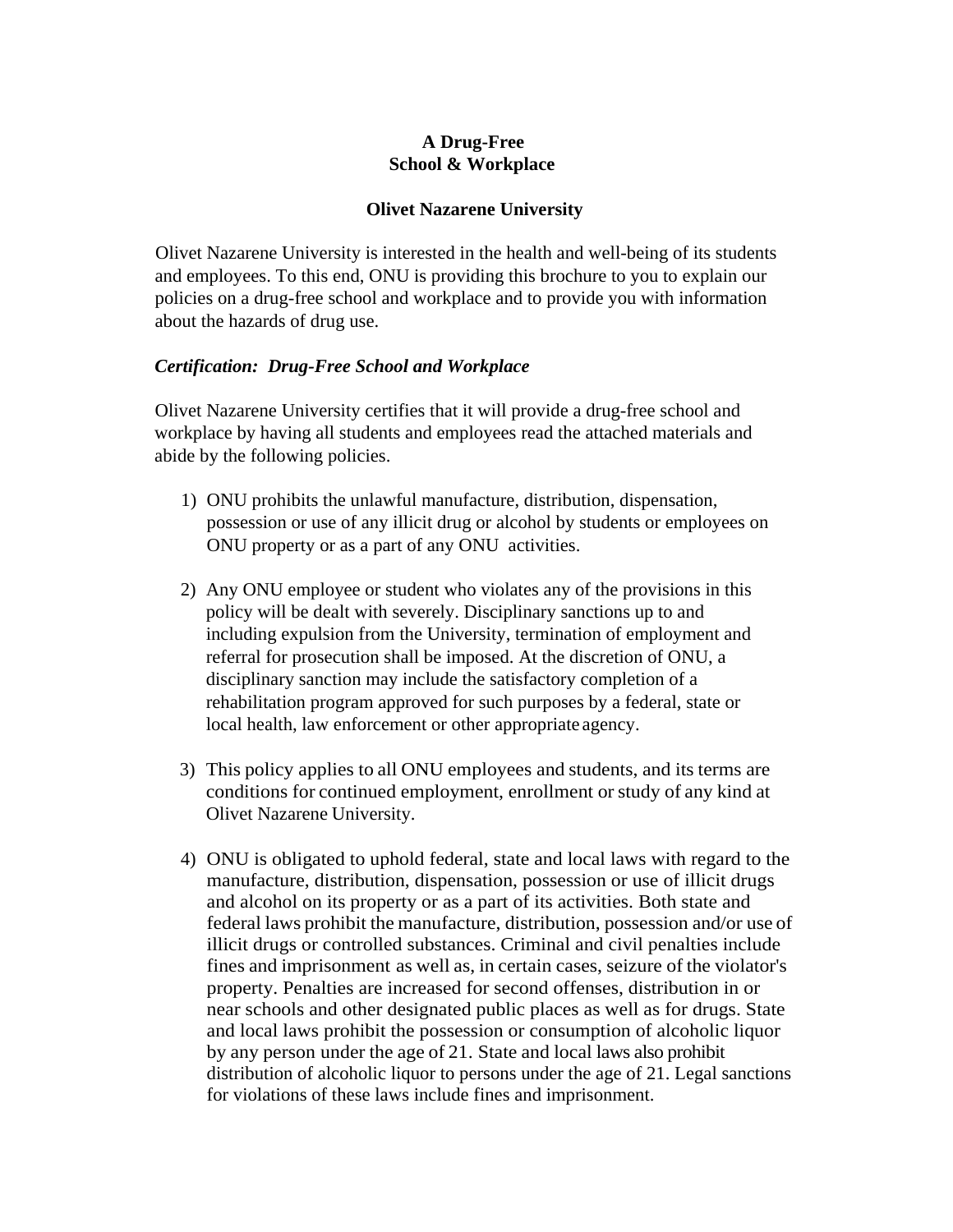- 5) Employees will notify ONU of any criminal drug statute conviction for a violation occurring on campus or the workplace no later than five days after such a conviction. ONU will notify the agency within ten days after receiving notice of such an employee violation or otherwise notify of such conviction.
- 6) Olivet Nazarene University will make every effort to maintain a drug-free campus through implementation of all items noted above and by providing the information which is included.

### *The Effects of Drugs*

**DRUG:** Alcohol (beer, wine, cordials, whiskey, rum, vodka, gin, etc.) **HAZARDOUS EFFECTS:** Short term- loss of motor coordinating hand-eye abilities, inability to safely operate automobile, unsteadiness of gait, speech difficulties, intoxication and others. Long term -peripheral neurophathy, CNS degeneration, encephalopathies, GI upsets, ulcers, pancreatitis, hepatitis, cirrhosis, kidney disorder, skin disorder, cardiomyopathy, cancer, addiction and others.

**DRUG:** Barbiturates (amytal, alurate, butisol, lotusate, Nembutal, luminal, donnatal, kinesed, seconal, repan, mebaral, etc.)

**HAZARDOUS EFFECTS:** Addiction, paradoxical insomnia, confusion, loss of coordination, overdose, respiratory failure, liver enzyme danger, heavy sedation, exceptional danger combined with alcohol REM sleep deprivation and others.

**DRUG:** Non-Barbiturates Sedatives (Quaalude, sopor, parest, noludar, doriden, placidly, chloral hydrate, bromides, etc.)

**HAZARDOUS EFFECTS:** Overdose, addiction, confusion, loss of motor coordination, excessive sedation, intoxication and others.

**DRUG:** Inhalants (amyl nitrite, petroleum products, glues, cleaning fluids, correction fluid, aerosol can products, nitrous oxide and many others.) **HAZARDOUS EFFECTS:** Weight loss, dizziness, confusion, anemia, decrease of oxygen to the brain, bone marrow problems, liver problems, respiratory distress and others.

**DRUG:** Hallucinogens (Organics: peyote, mescaline, psilocybin, psilocin, bufontenine, herbals, Synthetics: LSD, DMT, DET, DPT, MDA, MMDA, PCP, STP (DOM) and others.)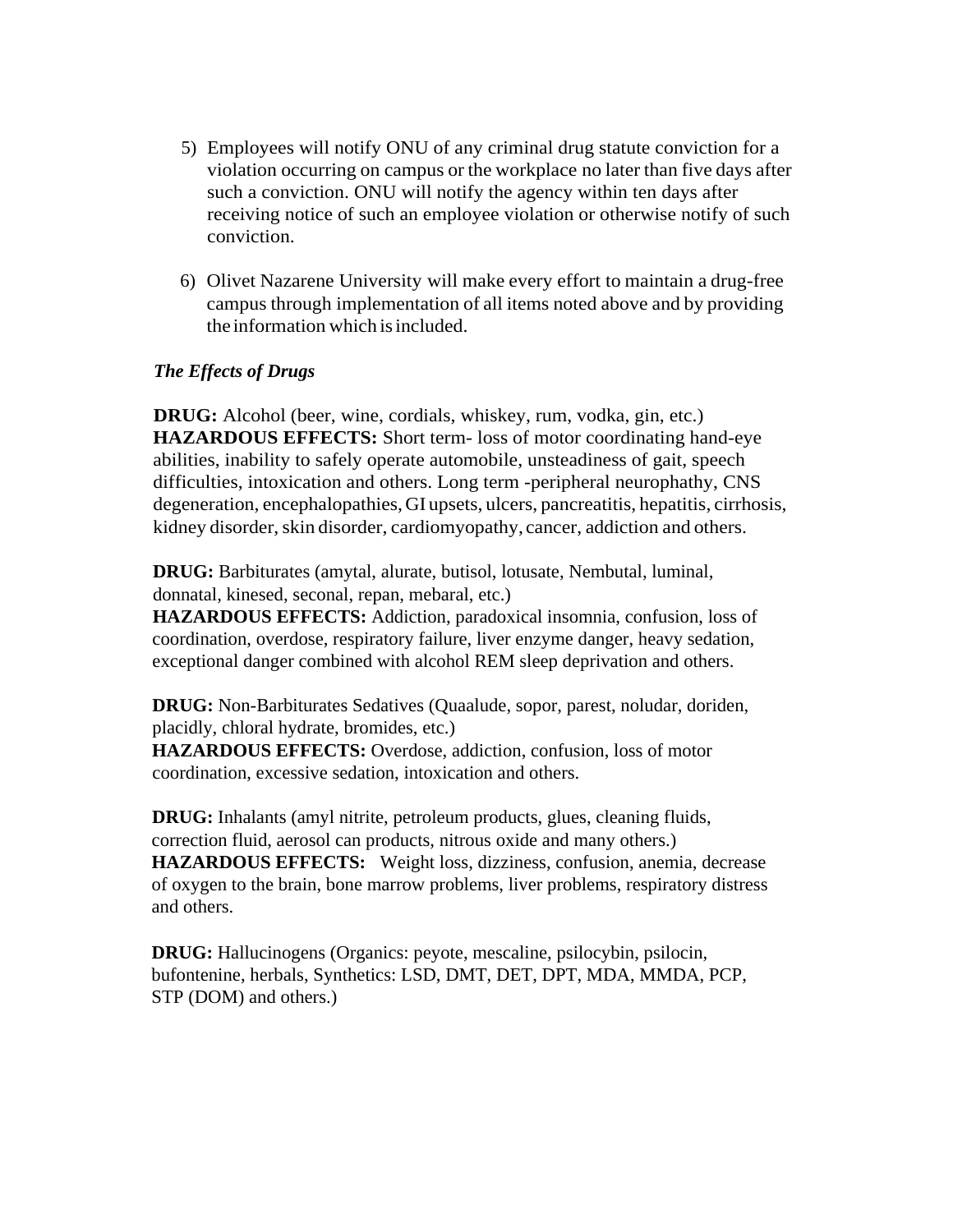**HAZARDOUS EFFECTS:** Hallucination, congenital birth defects, increased healing time, conclusions, flashbacks, illogical behavior, confusion and others.

**DRUGS:** Amphetamines (dexadrine, methodrine, bezedrine, methamphetamine.) **HAZARDOUS EFFECTS:** High blood pressure, headaches, elevated heart rate, increase in rate of activity, higher incidence of violence, tolerance, heart arrhythmias, malnutrition, sleeplessness, paranoid schizophrenia and others.

### **DRUG:** Cocaine

**HAZARDOUS EFFECTS:** Nasal membrane damage, lung damage, violent behavior increases, mood swings, psychological addiction, heart irregularities, needle-related problems and others.

**DRUG:** Tranquilizers (zanax, valium, versed, dalmane, halcyon, ativan, tranxene, librium, serax, centrax, verstran, etc.)

**HAZARDOUS EFFECTS:** Drowsiness, clumsiness, compulsive use, addiction, paradoxical excitement, danger while driving, danger combined with alcohol.

**DRUG:** Narcotics (heroin, morphine, codeine, laudanum, opium, methadone, etc.)

**HAZARDOUS EFFECTS:** Addiction, overdose, constipation, skin abscesses, collapsed veins, disorientation, lethargy, needle-transmitted infections and others.

**DRUG:** Designer Drugs (fentenyl, MPPP derivatives, meperidine derivatives, many others.)

**HAZARDOUS EFFECTS:** Parkinson's Disease-type symptoms, shaking, facial tics, loss of motor coordination, overdose, addiction and others.

**DRUG:** Cannabis (marijuana, many forms, and hashish, many forms.) **HAZARDOUS EFFECTS:** Loss of coordination, lung-respiratory tract damage, low-level immune system problems, amotivational syndrome, mood changes and others.

**DRUG:** Caffeine (coffee, cola, tea, look-alikes, OTC stimulates.) **HAZARDOUS EFFECTS:** Headache, high blood pressure, heart irregularities, nervousness, lack of concentration, stomach upsets including ulcers and others.

**DRUG:** Nicotine (cigarettes, cigars, pipe tobacco.)

**HAZARDOUS EFFECTS:** Cancer of lung and other organs, higher blood pressure, heart disease, Burger's disease, chronic bronchitis, low fetal birth weight, emphysema and others.

## **DRUG:** Steroids

**HAZARDOUS EFFECTS:** Testicular atrophy, excessive aggressiveness, prostate cancer, liver problems, heart disease, menstrual irregularities, skin disorders and others.